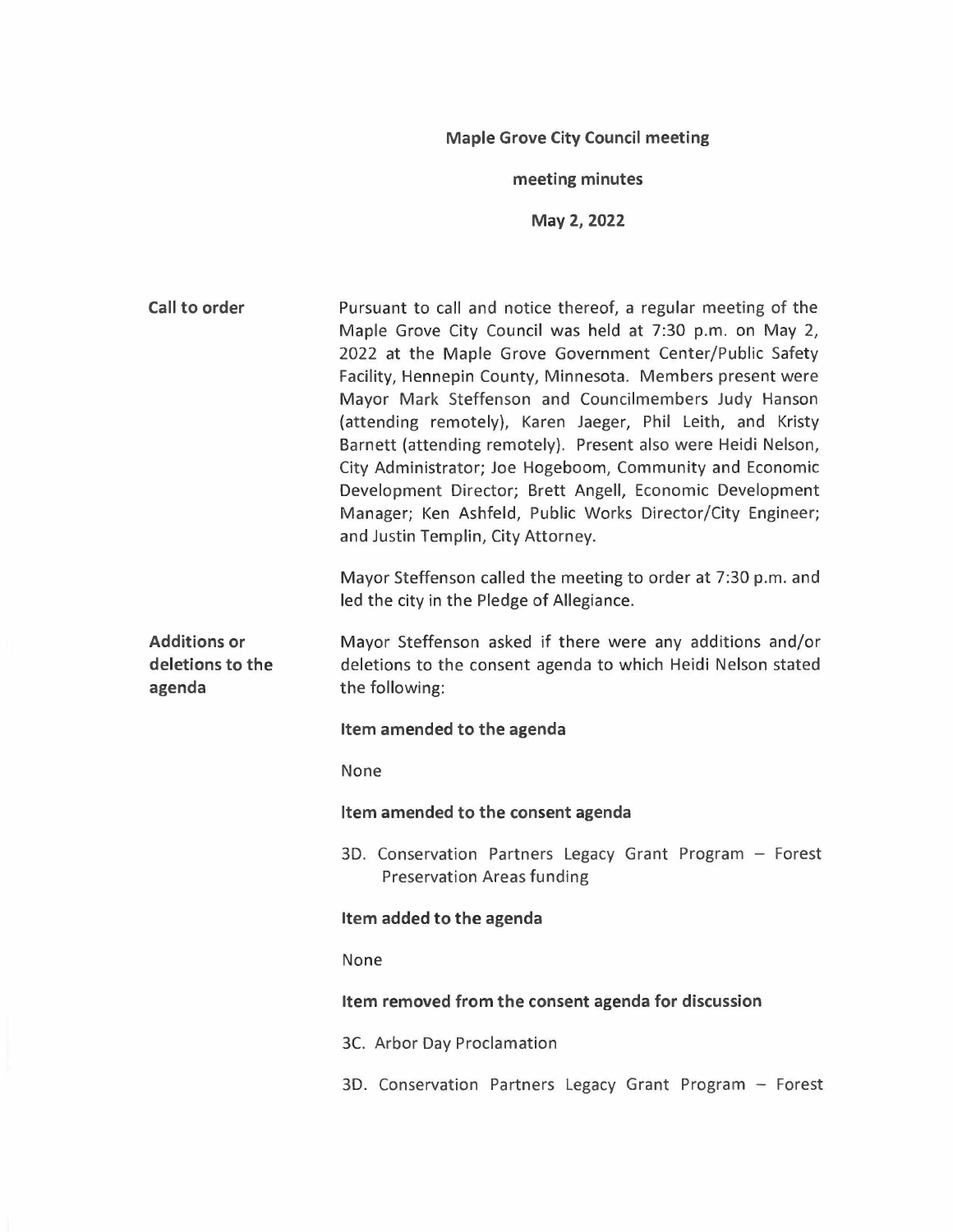Preservation Areas funding

- 3G. 2022 slalom ski course applications
- 3T. Proclamation to Declare May 15 as Peace Officers Memorial Day and May 15 through 21, 2022 as Police Week
- **Consent items** The following consent items were presented for council's approval:

#### **MINUTES**

A. Worksession meeting - April 18, 2022

Regular meeting - April 18, 2022

Closed meeting - April 20, 2022

Worksession meeting - April 20, 2022

### **HUMAN RESOURCES ITEM**

8. Appointment of human resources director

Motion to approve the appointment of Krista Guzman to the position of human resources director in the Human Resources Department effective June 20, 2022 at an annual salary of \$138,388.64, and vacation accrual at tier 2 of the city's accrual schedule: 15 days per year. The city will also add 40 hours to her vacation balance, and advance to tier 5 of the city's accrual schedule: 18 days per year, subject to a twelve-month probationary period. All required screenings and background checks have been successfully completed.

### **COMMUNITY & ECONOMIC DEVELOPMENT ITEMS**

C. Arbor Day Proclamation

This item was removed by Councilmember Hanson for discussion.

D. Conservation Partners Legacy Grant Program - Forest Preservation Areas funding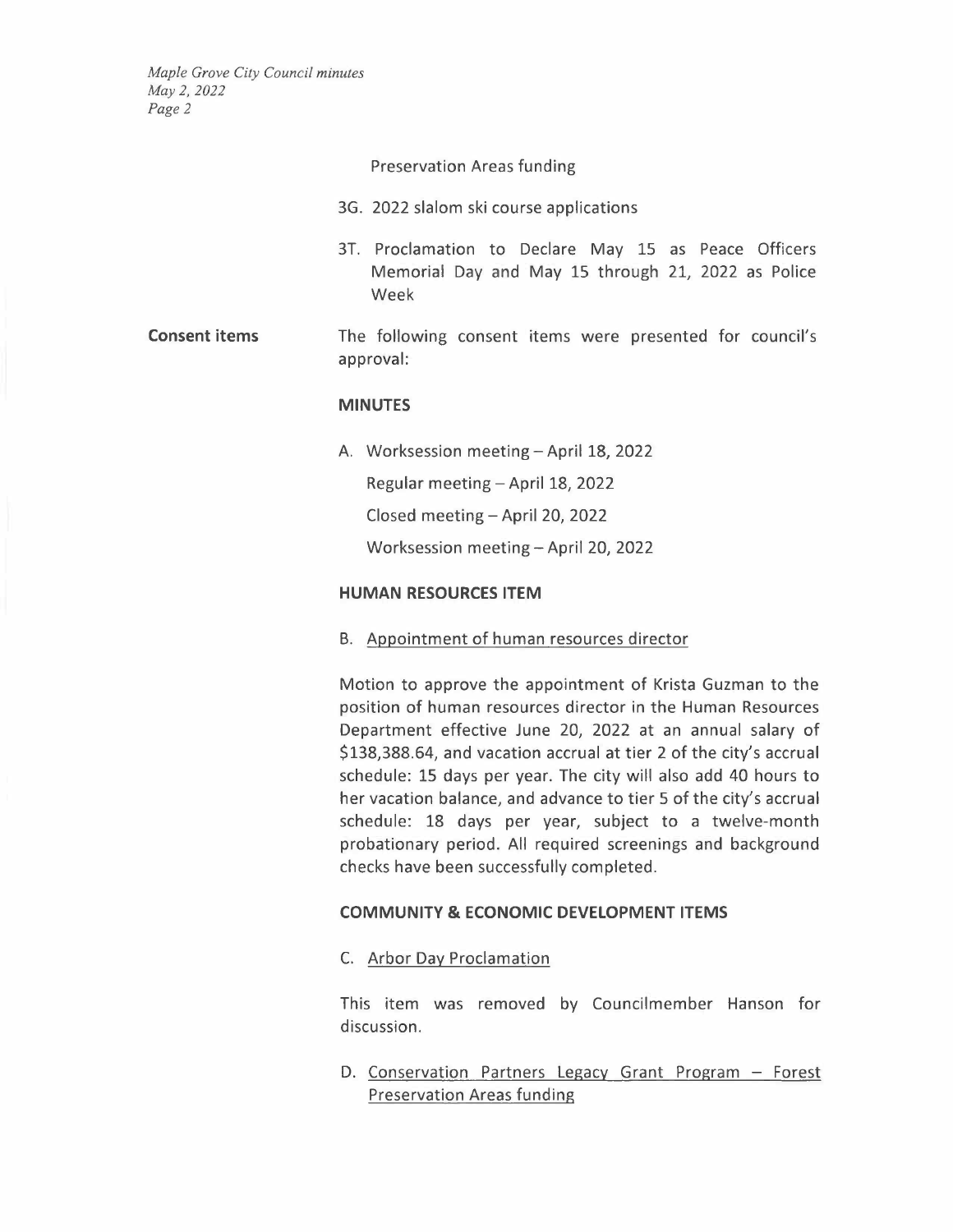> This item was removed by Councilmember Hanson for discussion.

### E. Fideldy Addition preliminary and final plat

Motion to adopt Resolution No. 22-087 approving the Fideldy Addition preliminary and final plat subject to:

- 1. Park dedication for the creation of Lot 1 will be deferred until Lot 1 is further subdivided. At the time of subdivision, park dedication, at the then current rate, shall be due on all lots created.
- 2. If a new home is constructed on Lot 1, Block Fideldy Addition or if the lot is further subdivided, a drainage and utility easement over Eagle Lake up to the Ordinary High-Water Level of 874.2 ft will be required.

The applicant shall acknowledge that park dedication requirements are based on staff review and recommendation to the Park and Recreation Board and their subsequent board action. Board meetings are held on the third Thursday of each month.

F. Weston Commons 2nd Addition planned unit development concept stage plan, development stage plan, rezoning, preliminary and final plat

Motion to table the application for Weston Commons 2nd Addition until Monday, May 16, 2022.

### **ENGINEERING ITEMS**

G. 2022 slalom ski course applications

This item was removed by Councilmember Jaeger for discussion.

H. Approval of Cooperative Construction Agreement PW 13- 34-21 with Hennepin County

Motion to approve Cooperative Construction Agreement PW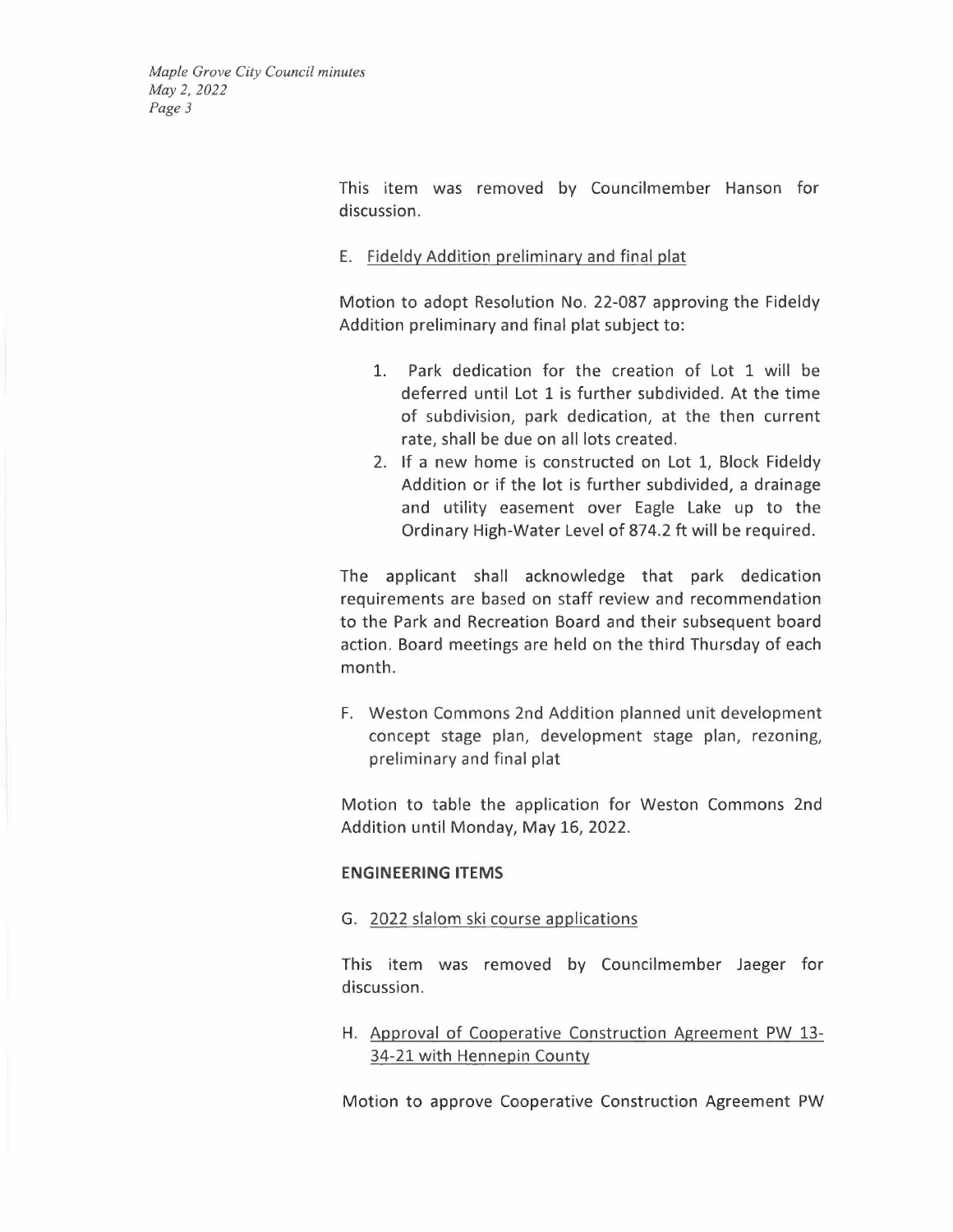> 13-34-21 between the City of Maple Grove and County of Hennepin subject to final review by the city attorney and director of public works.

> I. Deerwood Homes and Eagle Lake Area Project No. 22-02 contract award - Resolution No. 22-085

> Motion to adopt Resolution No. 22-085 accepting bid for Deerwood Homes and Eagle Lake Area Project No. 22-02.

> J. Eyanswood Project No. 21-10 - Award contract and approve developer's agreement - Resolution No. 22-078

> Motion to adopt Resolution No. 22-078 accepting bid for Evanswood Project No. 21-10 and approving developer's agreement for Evanswood, subject to final review by the city attorney and director of public works.

K. Fideldy Agreement

Motion to approve Fideldy Agreement.

L. Fountains Area Improvements, Project No. 16-02 overnight working hours

Motion to approve overnight working hours for the watermain modification work at the intersection of Fountains Way and Fountains Drive for the Fountains Area Improvements Project No. 16-02.

M. Highway 610 Extension Project No. 19-24 - noise abatement walls

Motion to receive staff report summarizing the SRF Consulting Group, Inc. summary of noise abatement walls.

As it relates to the 14 noise walls that only benefit trails  $-$ (Proposed Noise Walls A1-1, A2, Bl, B2, C, D, Gl, G2, G3, 11, 12, 13, 14, and I5), motion to direct the director of public works to vote "no".

As it relates to the two noise walls that benefit both trails and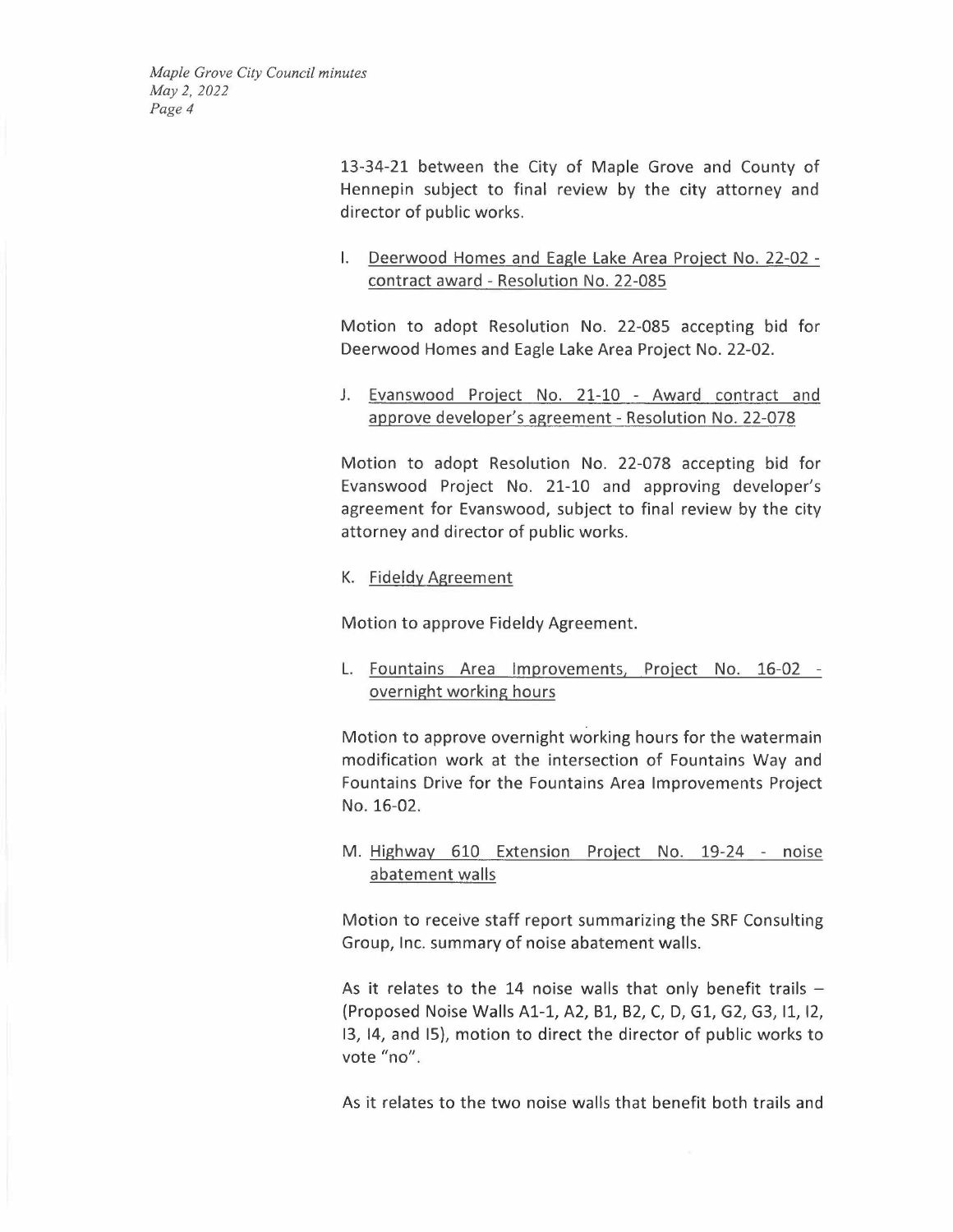> residences - (Proposed Noise Walls E2 and F), motion to direct the director of public works to hold off from voting until votes are received from the benefited residents, property owners, and HOA. Once the votes have been received from the benefited residents, property owners, and HOA, council can decide whether to direct the director of public works to vote yes, no, or to abstain.

N. Sureties- May 2, 2022

Motion to approve the surety actions.

0. Townhouse Villages at Eagle Lake Project No. 22-01 contract award - Resolution No. 22-086

Motion to adopt Resolution No. 22-086 accepting bid for Townhouse Villages at Eagle Lake Project No. 22-01.

### **ADMINISTRATIVE ITEMS**

P. 2022 Commercial kennel license

A motion to approve a commercial kennel license for:

| <b>Bubbly Paws</b>         | 7893 Main Street N       |
|----------------------------|--------------------------|
| Petsmart                   | 11200 Fountains Drive N  |
| VetlQ                      | 9451 Dunkirk Land        |
| <b>Shaggy Dog Grooming</b> | 7488 East Fish Lake Road |

Q. 2022 License Agreement with Parnassus Preparatory School for Zachary Park and Ride

Motion to authorize the mayor and city administrator to execute the 2022 License Agreement for at the Zachary Park and Ride lot between the City of Maple Grove and Parnassus Preparatory School.

#### R. 2022-2023 Refuse Hauler License Renewals

Motion to approve the following refuse haulers' licenses, subject to compliance with all licensing requirements as outlined in Chapter 26 of Maple Grove City Code, with said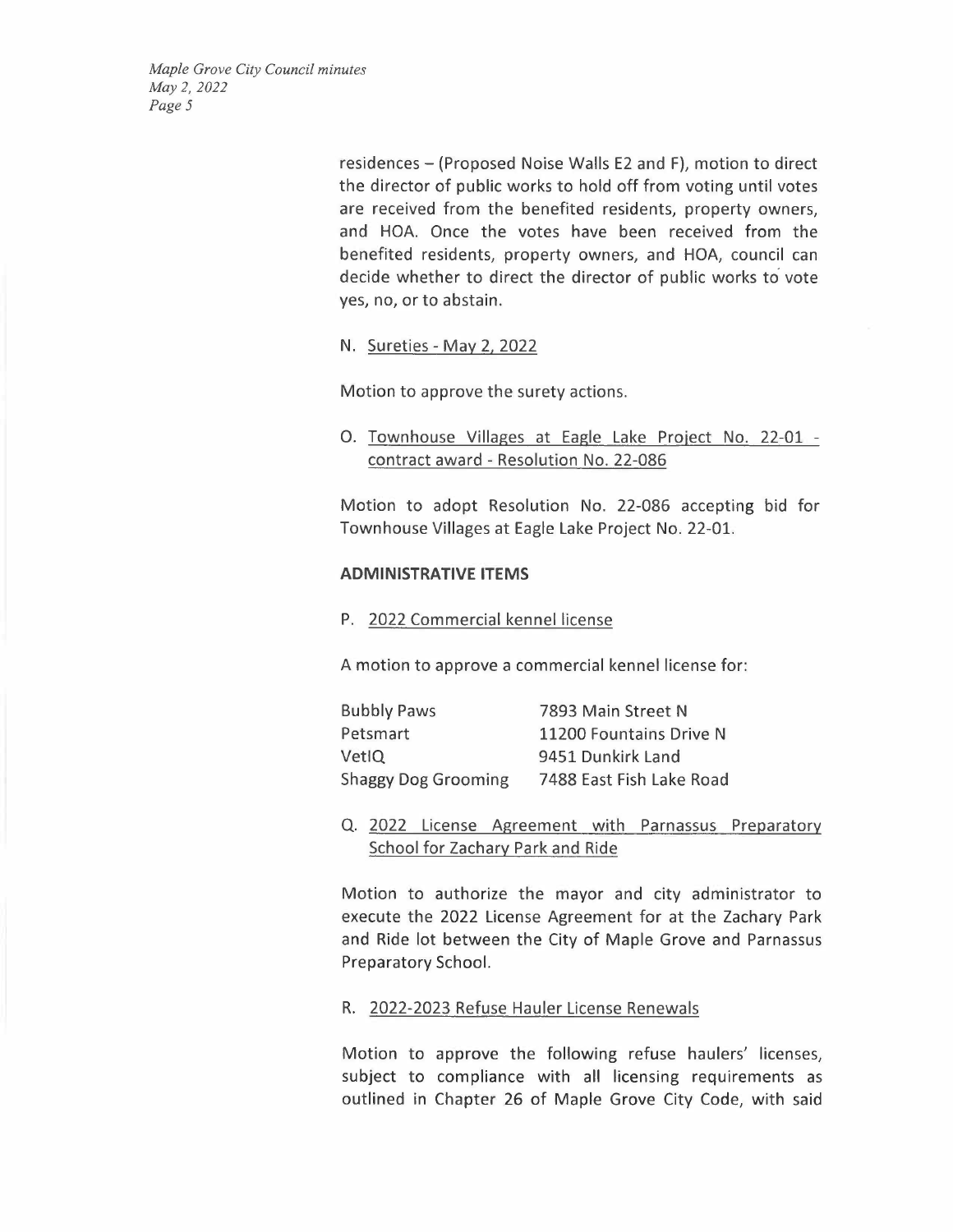licenses to expire May 31, 2023.

| <b>Company Name</b>                   | Number of trucks |
|---------------------------------------|------------------|
| Ace Solid Waste Inc.                  | 5                |
| Allied Waste Services dba Republic    |                  |
| Services Inc.                         | 11               |
| Aspen Waste Systems of Minnesota Inc. | 5                |
| Curbside Waste Inc.                   | $\mathbf{1}$     |
| Dick's Sanitation Service Inc.        | 3                |
| Walters Recycling and Refuse Inc.     | 7                |
| Waste Management of Minnesota         |                  |
| Inc. dba Waste Management             | 14               |

#### S. Acting city administrator

Motion to approve Public Works Director/City Engineer Ken Ashfeld as acting city administrator effective Monday, May 9, through Sunday, May 15, 2022.

T. Proclamation to Declare May 15 as Peace Officers Memorial Day and May 15 through 21, 2022 as Police Week

This item was removed by Councilmember Leith for discussion.

U. Renewal of license for recycling and transfer stations

Motion to approve 2022-2023 recycling and transfer station licenses for Waste Management of Minnesota Inc. dba Waste Management of Maple Grove Transfer, 10633 89th Avenue North, Maple Grove, Minnesota; and Northern Metals LLC dba Northern Metal Recycling - Maple Grove, 9025 Zachary Lane North, Maple Grove, Minnesota, subject to compliance with all licensing requirements in Maple Grove Code of Ordinances, section 26-65, with said license to expire May 31, 2023.

V. Amending Maple Grove City Code Section 22-67 swimming in park waters

Motion to approve Ordinance No. 22-08 amending Maple Grove City Code Section 22-67 regarding swimming, bathing in, or entering park waters.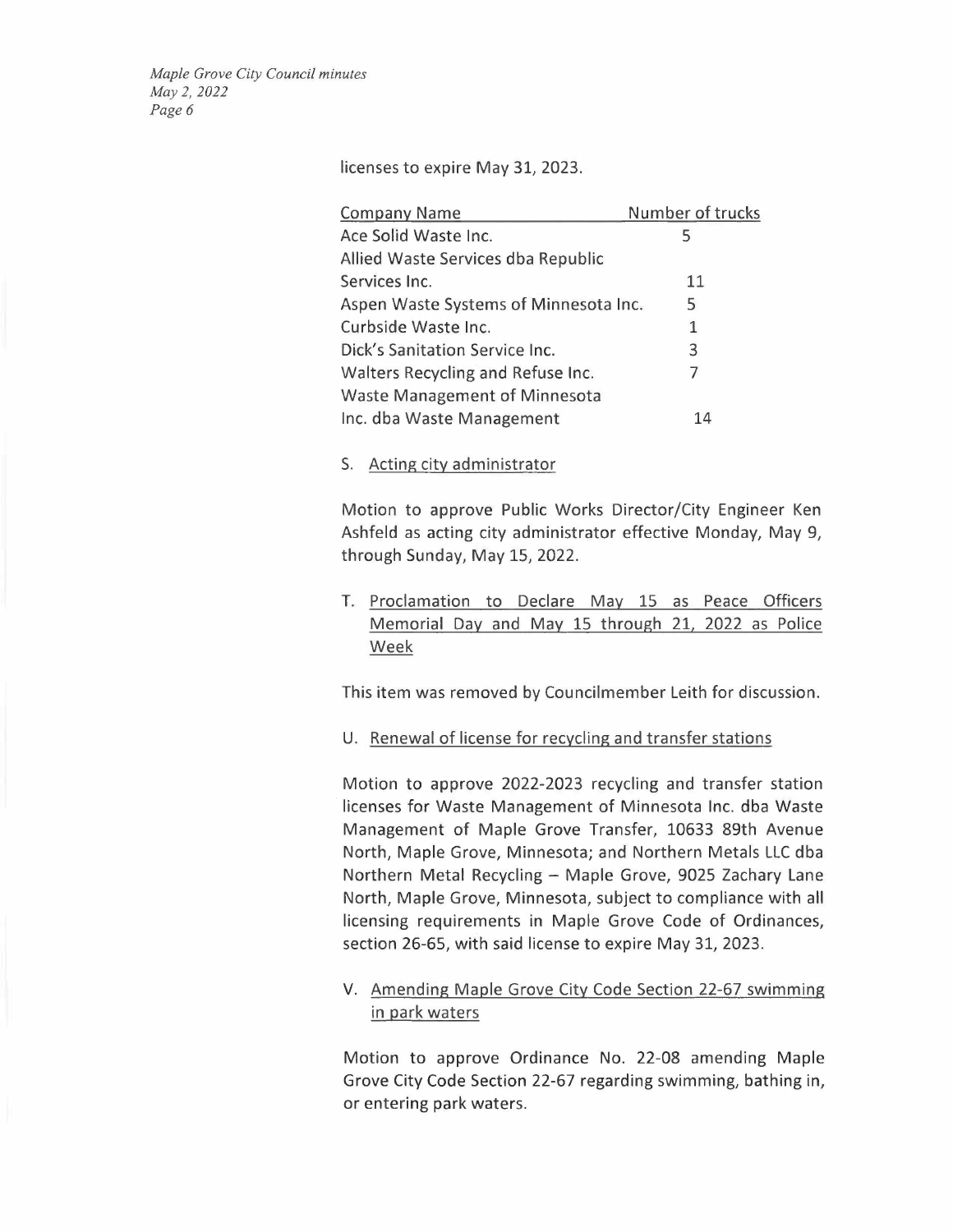# W. Advocacy travel to Washington, DC

Motion to approve travel expenses for Mayor Steffenson to Washington, DC, Monday, May 9, through Tuesday, May 10, 2022.

# X. Approve claims

Motion to approve claims totaling  $$1,135,866.71$ .

**Motion by Councilmember Leith, seconded by Councilmember Jaeger, to approve the consent items as amended, removing items 3C (Arbor Day Proclamation), 3D (Conservation Partners Legacy Grant Program - Forest Preservation Areas funding), 3G (2022 slalom ski course applications), and 3T (Proclamation to Declare May 15 as Peace Officers Memorial Day and May 15 through 21, 2022 as Police Week). Upon call of the motion by Mayor Steffenson, and a roll call vote, there were five ayes and no nays. Motion carried.** 

**Consideration of items pulled from the agenda** 

The following items were pulled from the consent agenda.

Regarding Item 3C (Arbor Day Proclamation), Councilmember Hanson stated she was pleased to see an Arbor Day event was planned for Saturday, May 7 at the Community Center from 12:00 p.m. to 3:00 p.m. She invited the public to attend this free community event.

**Motion by Councilmember Hanson, seconded by Councilmember Barnett, to proclaim Saturday, May 7, 2022, as Arbor Day in the City of Maple Grove. Upon call of the motion by Mayor Steffenson, and a roll call vote, there were five ayes and no nays. Motion carried.** 

Regarding Item 3D (Conservation Partners Legacy Grant Program - Forest Preservation Areas funding), Councilmember Hanson discussed the legacy grant and commented on the benefits it would bring to the City's forest preservation areas. She thanked the Arbor Committee and staff for identifying and pursuing this grant.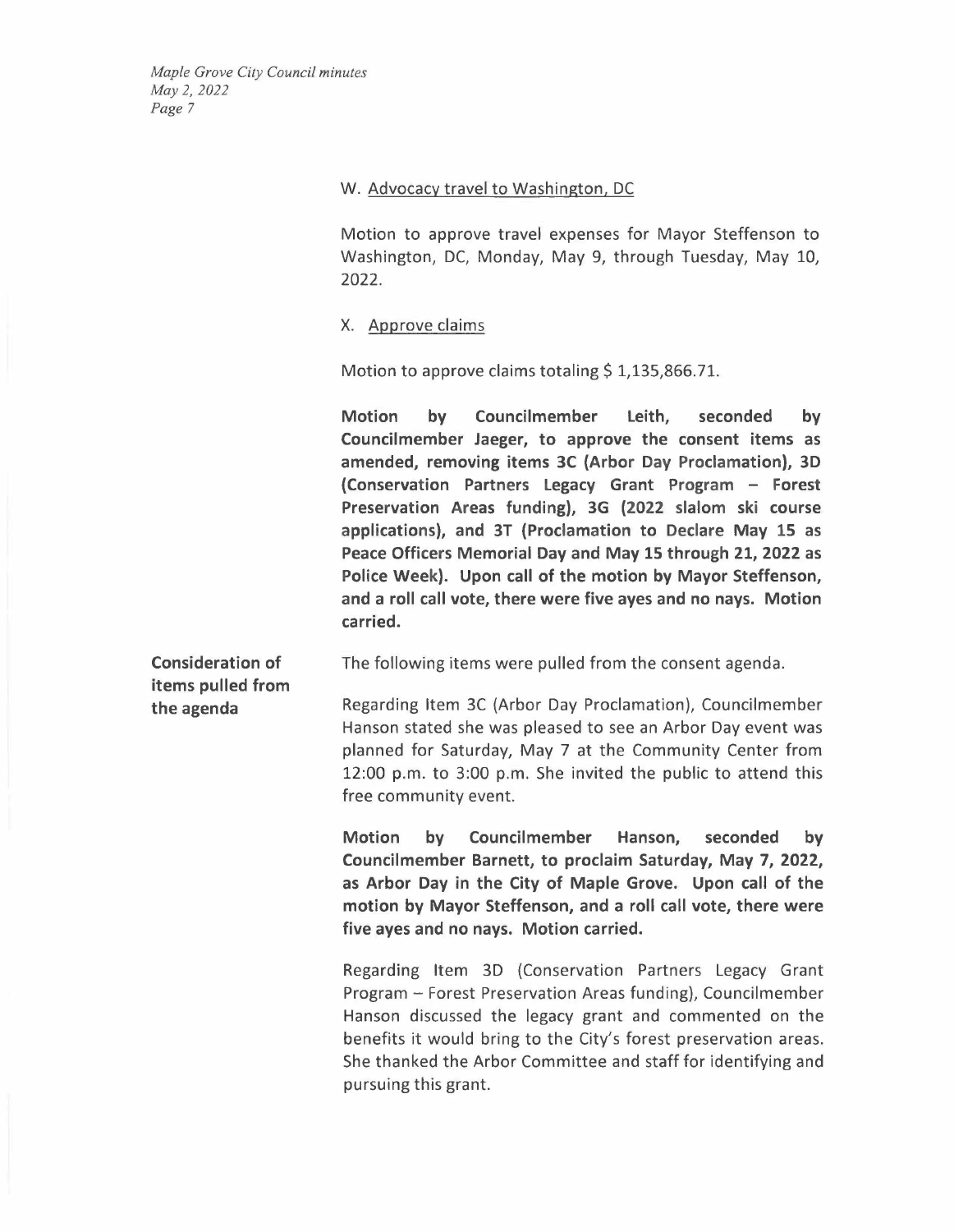> **Motion by Councilmember Hanson, seconded by Councilmember Leith, to direct the community and economic development director to apply for the Minnesota Department of Natural Resources {DNR) Conservation Partners Legacy Grant Program in the amount of \$50,000 to provide certain benefits to the Forest Preservation Areas. Upon call of the motion by Mayor Steffenson, and a roll call vote, there were five ayes and no nays. Motion carried.**

> Regarding Item 3G (2022 slalom ski course applications), Councilmember Jaeger explained the Cedar Island Lake Homeowners Association has requested a ski slalom course on Cedar Island Lake, the Fish Lake Ski Club has requested a ski slalom course on Fish Lake, and the Maple Grove Waterski Club has requested a ski slalom course on Rice Lake. She noted all three organizations have provided the city with the necessary certificates of insurance. She indicated the Lake Quality Commission supported this activity.

> **Motion by Councilmember Jaeger, seconded by Councilmember Barnett, to approve the 2022 permits for the Cedar Island Lake Homeowners Association for a ski slalom course on Cedar Island Lake, the Fish Lake Ski Club for a ski slalom course on Fish Lake, and Maple Grove Waterski Club for a ski slalom course on Rice Lake. Upon call of the motion by Mayor Steffenson, and a roll call vote, there were five ayes and no nays. Motion carried.**

> Regarding Item 3T (Proclamation to Declare May 15 as Peace Officers Memorial Day and May 15 through 21, 2022 as Police Week), Councilmember Leith stated May 15 was National Peace Officers Memorial Day was a day set apart to pay respect and homage to police officers who are lost in the line of duty in the safety and protection of others. He reported May 15 through 21 is National Police Week and discussed the efforts of the Blue Light project.

> **Motion by Councilmember Leith, seconded by Councilmember Barnett, to approve May 15 as Peace Officers Memorial Day and May 15 through 21, 2022 as Police Week. Upon call of the motion by Mayor Steffenson, and a roll call vote, there were five ayes and no nays. Motion carried.**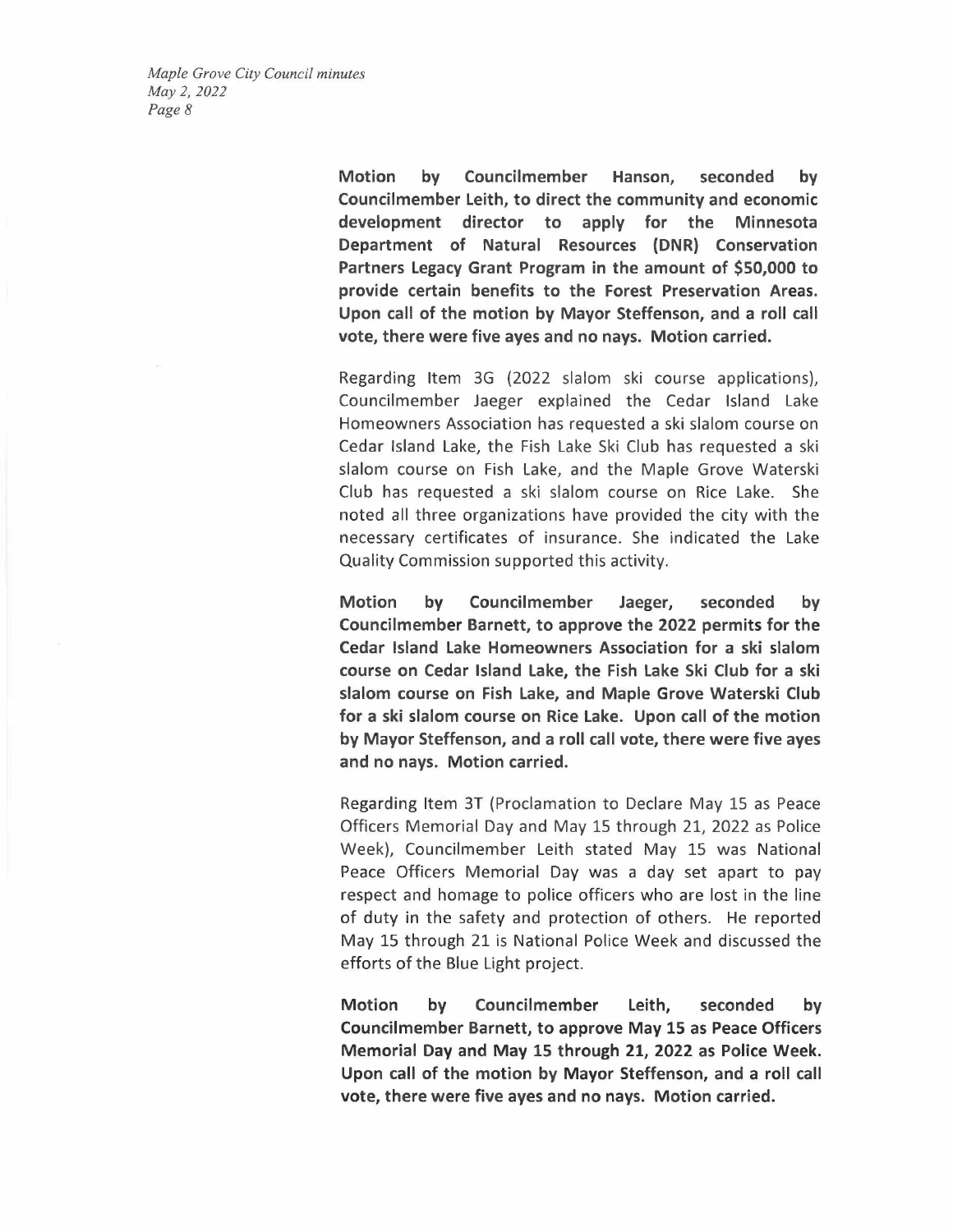#### **Special business**

**Open forum** 

**Donations of workout equipment from the Maple Grove Dick's Sporting Goods** 

There were no open forum issues brought before the Council at this meeting.

Police Commander Adam Lindquist explained the Maple Grove Dick's Sporting Goods donated workout equipment to the Maple Grove Public Safety Departments (police and fire). The equipment includes exercise bikes, a treadmill, kettle bells, dumbbells, and a workout bench. The total donation is valued at \$24,000. The Police and Fire Departments greatly appreciate the support of this local business. The donated equipment replaces older equipment and adds some additional equipment. The equipment will be placed in existing fitness spaces of the Police and Fire Departments. It was noted police staff reviewed the donation with the city attorney's office and staff was recommending the council accept the donation. He thanked Nicole and Sarah, representatives from Dick's Sporting Goods, for their generous donation to the Maple Grove Police and Fire Departments. A round of applause was offered by all in attendance.

**Motion by Councilmember Leith, seconded by Councilmember Jaeger, to approve Resolution No. 22-084 accepting the donation of equipment from Dick's Sporting Goods for the Maple Grove Police Department and Maple Grove Fire Department. Upon call of the motion by Mayor Steffenson, and a roll call vote, there were five ayes and no nays. Motion carried.** 

**Community and economic development items** 

**Homestead Corners planned unit development stage plan** 

Economic Development Manager Angell explained Cloutier Properties is seeking PUD development stage plan approval for exterior changes and alterations to the building and parking areas to accommodate a drive-thru for the Homestead Corners multi-tenant commercial building. The 2.48-acre parcel is located at the southwestern corner of the intersection of Weaver Lake Road and Elm Creek Boulevard. The building was constructed in 1988 and was acquired by the applicant in mid-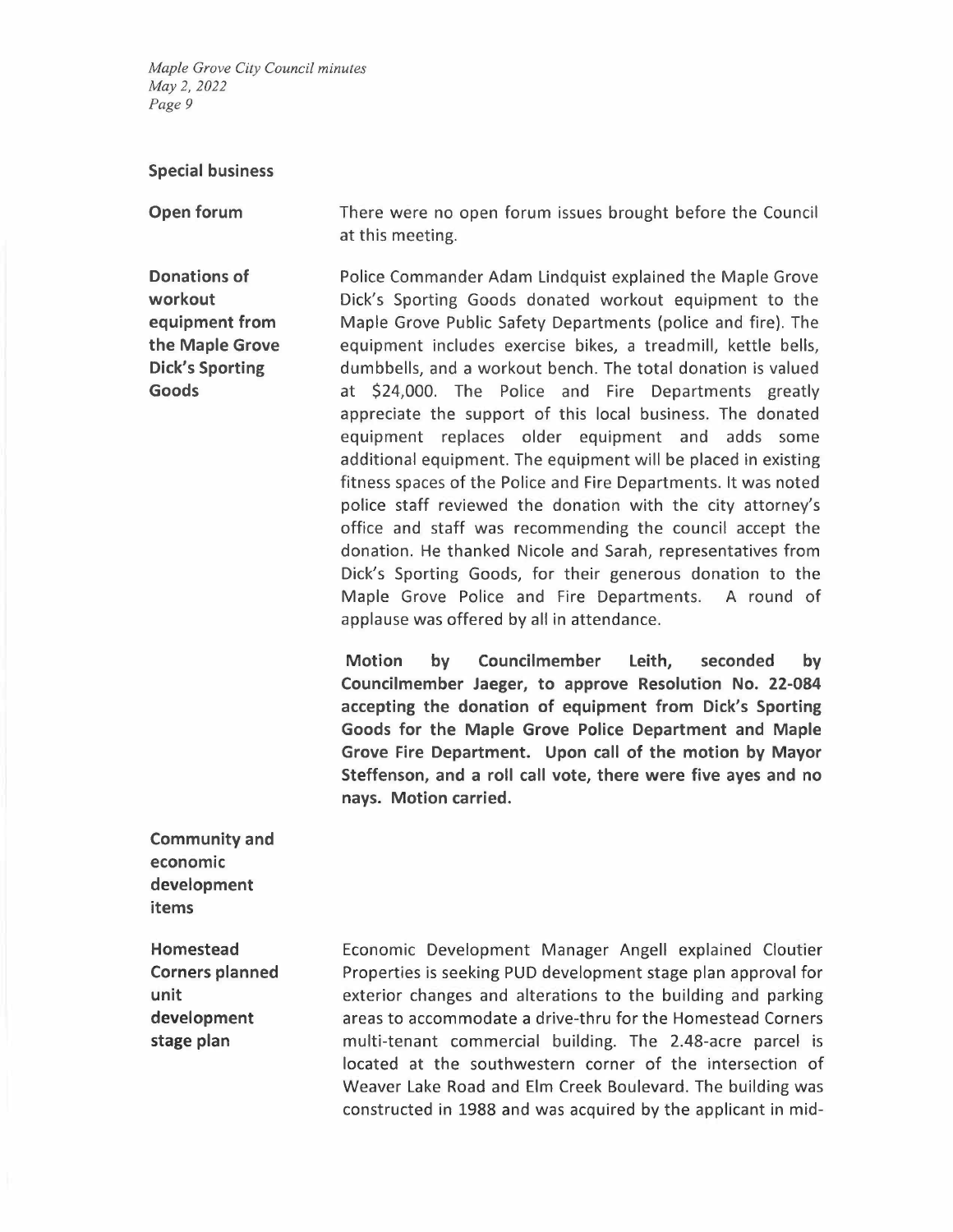> 2021. Staff commented further on the proposed building renovations and reported the Planning Commission recommends approval with conditions.

> Councilmember Jaeger requested to view the rear of the building. Economic Development Manager Angell reviewed the rear elevation of the building noting the brick on the building would not be removed. He indicated the area would be cleaned up and storage would no longer be allowed.

> Councilmember Jaeger believed the improvements would greatly enhance this building. Economic Development Manager Angell agreed and stated the improvements would make the building more viable going forward.

> Councilmember Jaeger inquired if the existing tenants would remain in the building. Economic Development Manager Angell commented there would be one tenant change and the remainder would be the same.

> Further discussion ensued regarding deliveries to the site and staff noted the vast majority of the shipments to the building are made to the front of the building.

> Councilmember Leith stated he was looking forward to the facade improvements being made, noting this would be a great improvement for this building.

> Councilmember Jaeger requested further information regarding the drive-thru and drive aisle widths. Economic Development Manager Angell discussed the width of the drivethru and commented on the number of cars that could stack in this area.

> Councilmember Jaeger questioned if the Fire Department approved the proposed plans for the drive thru. Economic Development Manager Angell noted the Fire Department reviewed and approved the proposed plans. He explained the area at the rear of the building would be posted no parking.

> Tom Cloutier, representative of the Homestead Partnership Group, thanked the council for considering his request. He discussed the changes that would be made to the center and commented on how the tenants would change. He reported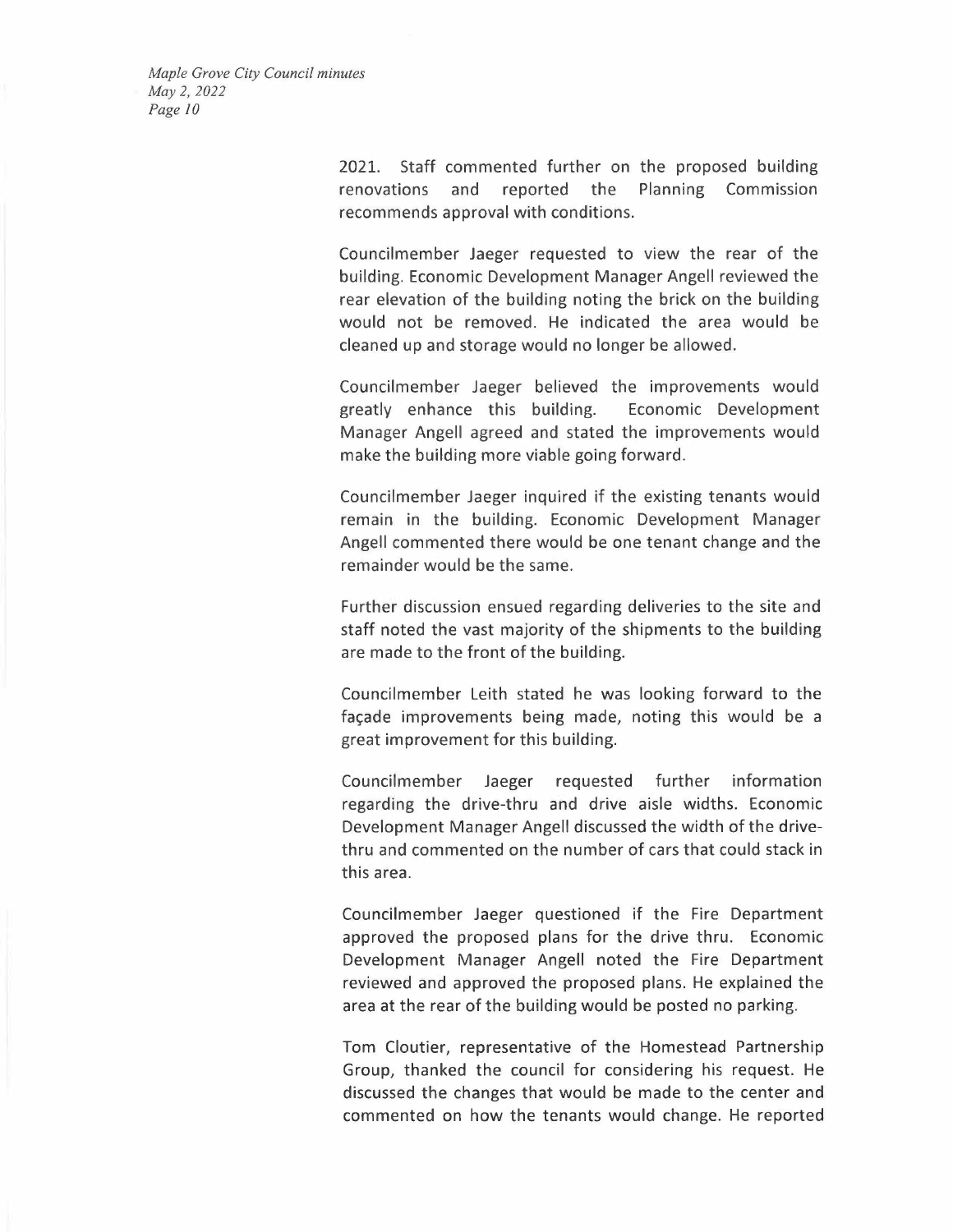> the new tenant mix would assist with addressing the parking issues. He stated he was proud to be bringing Dunkin' Donuts to this center.

> Councilmember Hanson stated this would be a nice face lift for this corner.

> Councilmember Jaeger indicated she still had reservations regarding the drive thru. She feared that deliveries or garbage trucks would interfere with the drive thru space. She encouraged the applicant to be mindful of these concerns.

> **Motion by Councilmember Leith, seconded by Councilmember Jaeger, to direct the City Attorney to draft a resolution and a PUD agreement approving the Homestead Corners PUD development stage plan subject to:**

- **1. The applicant addressing to the satisfaction of the city any remaining applicable comments contained in the memorandums from:** 
	- **a. The Community** & **Economic Development Department dated April 12, 2022**
	- **b. The Fire Department dated April 14, 2022**
	- **c. The Engineering Department dated April 18, 2022.**

**Upon call of the motion by Mayor Steffenson, and a roll call vote, there were five ayes and no nays. Motion carried.** 

Community and Economic Development Director Hogeboom updated the council regarding the following:

- The Planning Commission would meet next on Monday, May 9 and would be discussing the Maple Grove Retail Center, Edison Apartments, Optimal Performance Golf, and the Arbor Lakes Business Park Phase Ill.
- Small Business Week is celebrated the first week of May and he encouraged residents to support the small businesses in the community.

**Engineering/ public works items** 

**Report on upcoming community and economic development items**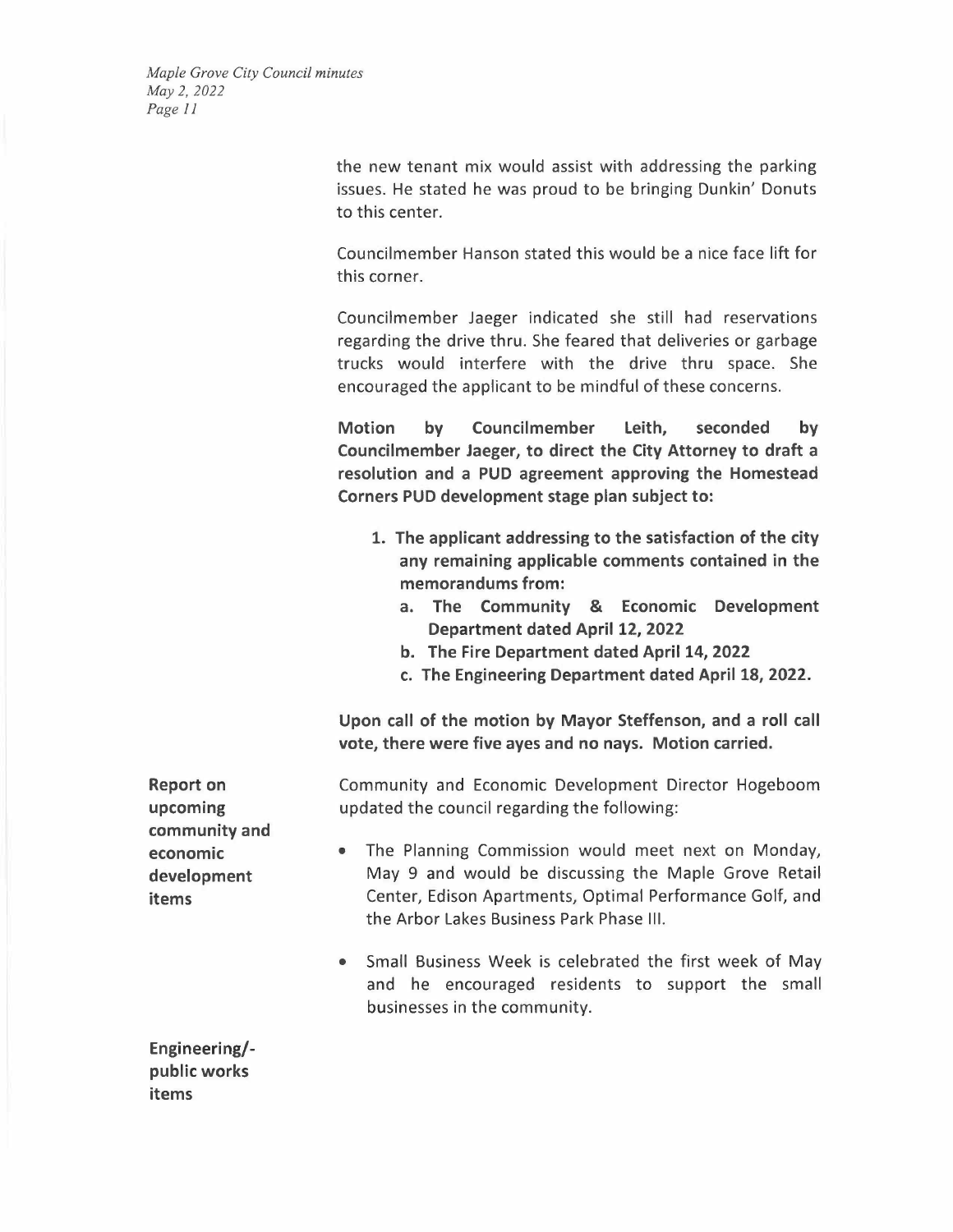**Weaver Lake Road Retaining Wall Recon. Project No. 19-09** 

**Approve plans and ad for bids** 

**Resolution No. 22-088** 

Public Works Director/City Engineer Ashfeld stated the feasibility study that was completed in June 2019 determined that prefabricated modular gravity block walls (PMGBW) will provide the most economical wall system with the least construction disruption to the adjacent properties. Plans and specifications for the reconstruction of the Weaver Lake Road Retaining Wall Project No. 19-09 have been completed with the exception of the selection of the retaining wall aesthetics. Since there are a number of other retaining walls along the Weaver Lake Road corridor that will likely need to be reconstructed in the coming years, staff is seeking direction from council on the wall aesthetics for not only this particular retaining wall, but also for the others that will be reconstructed in the future. Staff has reviewed the list of MnDOT pre-qualified prefabricated modular gravity block walls with the goal of narrowing down the texture options for the council to select from to a manageable number. Staff commented further on the proposed retaining walls and requested feedback on how to proceed with the plans.

Councilmember Barnett stated she did not like the idea of putting a logo in the residential areas.

Councilmember Hanson commented she was delighted to hear staff's choice was the weathered edge. She agreed with Councilmember Barnett that the city logo should not be placed on residential retaining walls.

Councilmember Jaeger concurred.

Councilmember Leith agreed the logo should not be pursued for these retaining walls.

Mayor Steffenson recommended the weathered edge product be selected in one color for the retaining walls.

Councilmember Jaeger agreed.

**Motion by Councilmember Leith, seconded by Councilmember Jaeger, to adopt Resolution No. 22-088 approving plans and specifications for the Weaver Lake Road Retaining Wall Reconstruction Project No. 19-09 and authorizing advertisement for bids. Upon call of the motion**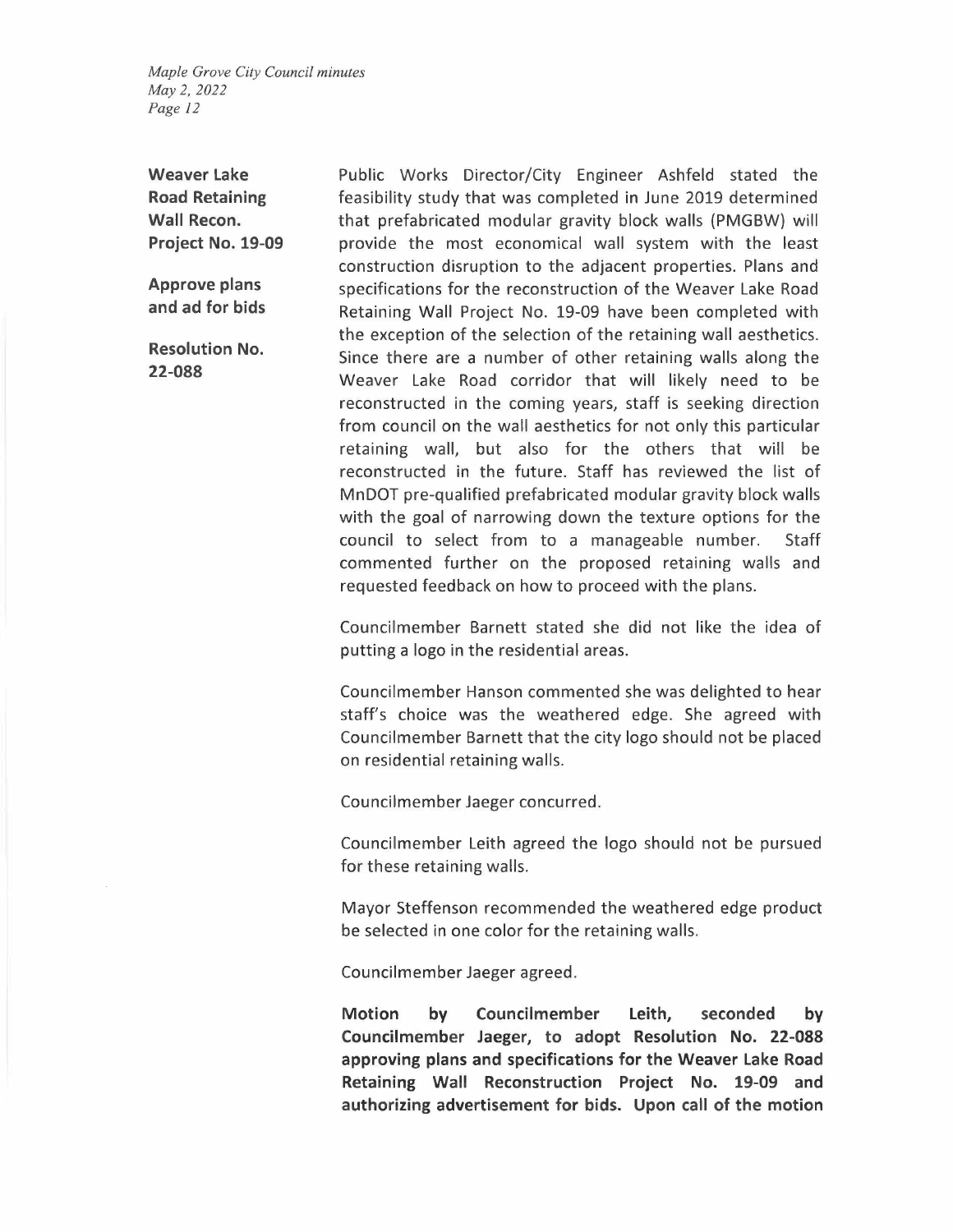|                                                         | by Mayor Steffenson, and a roll call vote, there were five ayes<br>and no nays. Motion carried.                                                                                                                                                                                                                                                                                                                                                                                                                        |
|---------------------------------------------------------|------------------------------------------------------------------------------------------------------------------------------------------------------------------------------------------------------------------------------------------------------------------------------------------------------------------------------------------------------------------------------------------------------------------------------------------------------------------------------------------------------------------------|
| <b>Report on</b><br>upcoming<br>engineering<br>items    | Director of Public Works/City Engineer Ashfeld updated the<br>council regarding the following:                                                                                                                                                                                                                                                                                                                                                                                                                         |
|                                                         | Work began today on the Main Street Improvement<br>Project.                                                                                                                                                                                                                                                                                                                                                                                                                                                            |
|                                                         | Construction began on the Fountains intersection.<br>۰                                                                                                                                                                                                                                                                                                                                                                                                                                                                 |
|                                                         | Spring road restrictions were lifted today.<br>$\bullet$                                                                                                                                                                                                                                                                                                                                                                                                                                                               |
| Administration<br>items                                 |                                                                                                                                                                                                                                                                                                                                                                                                                                                                                                                        |
| <b>Report on</b><br>upcoming<br>administration<br>items | City Administrator Nelson explained that the council has her<br>Monday report if there are any questions. She reported the<br>council would be holding a work session meeting on Monday,<br>May 16 to discuss a Cops Grant opportunity. She stated on<br>Thursday, May 19 the Council, Park Board and Community<br>Center Working Group would be touring the Plymouth Creek<br>Center. She noted a joint City Council/Park Board meeting<br>would be held on Monday, May 23 regarding the Community<br>Center project. |
| Items added to<br>the agenda                            | Councilmember Jaeger discussed the District 279 Foundation<br>Awards Dinner and congratulated Sergeant Grant Smith for<br>being recognized. She stated she was very proud of Sergeant<br>Smith's efforts as a School Resource Officer.                                                                                                                                                                                                                                                                                 |
|                                                         | Councilmember Jaeger encouraged residents to participate in<br>the Arbor Day events on Saturday, May 7 at the Community<br>Center from 12:00 p.m. to 3:00 p.m.                                                                                                                                                                                                                                                                                                                                                         |
|                                                         | Councilmember Jaeger indicated the Maple Grove farmers<br>market would be held on Thursday, May 12 from 3:00 p.m. to<br>7:00 p.m.                                                                                                                                                                                                                                                                                                                                                                                      |
|                                                         | Councilmember Jaeger reported DARE graduations would be<br>held next week.                                                                                                                                                                                                                                                                                                                                                                                                                                             |
|                                                         | Councilmember Leith stated on Saturday, May 14 the Maple<br>Grove Lion's would be holding the 15 <sup>th</sup> Annual Maple Grove<br>Half<br>Marathon.<br>encouraged<br>He<br>those<br>interested<br>in                                                                                                                                                                                                                                                                                                                |